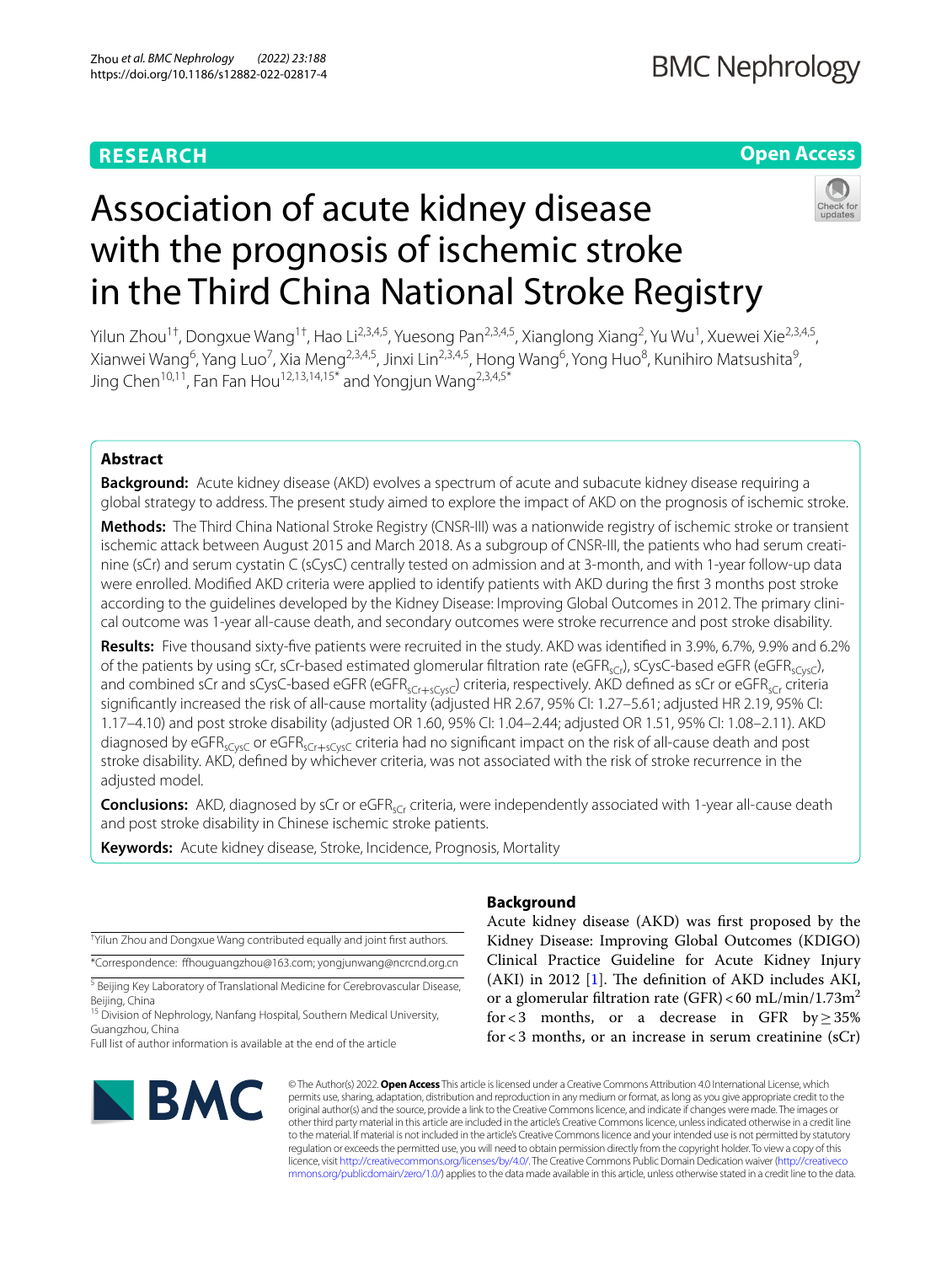by>50% for<3 months, or any kidney damage last-ing < 3 months [[1\]](#page-9-0). The conceptual frame work of AKD is intended to cover the entire spectrum of acute and subacute stages which might not fulfll the strict criteria for AKI or chronic kidney disease (CKD), but still requires medical attention to prevent adverse outcomes. Up to now, limited clinical studies have characterized AKD [[2,](#page-9-1) [3](#page-9-2)]. Accumulated evidence demonstrates that stroke patients with AKI or CKD would have higher risk of mortality, stroke recurrence and disability, but less is known about the impact of AKD on the prognosis of ischemic stroke [\[4](#page-9-3)[–7](#page-9-4)].

The Third China National Stroke Registry (CNSR-III) was a cohort study in patients with acute ischemic stroke or transient ischemic attack (TIA) [[8](#page-9-5)]. Two renal function markers, sCr and serum cystatin C (sCysC), were centrally tested on admission and at 3-month follow-up. Therefore, valuable data were available for initial estimation of a specifc type of AKD, which focused on the changes in kidney function during the 3-month after stroke attack. We attempted to show whether stroke patients who developed AKD would be at higher risk of subsequent worse stroke outcomes.

### **Methods**

CNSR-III was a national, hospital-based, prospective study between August 2015 and March 2018, designed to evaluate the aetiology, imaging and biological markers for the prognosis of ischemic stroke or TIA. Patients older than 18 years old, and within 7 days from the onset of symptoms were enrolled. Special personnel were assigned to control the quality of data during the implementation of the project. Data clean was also conducted. Details of the CNSR-III cohort were described elsewhere [[8\]](#page-9-5). In this subgroup study of CNSR-III, the population included those with sCr and sCysC centrally tested on admission and at 3-month after admission, and with 1-year follow-up data from CNSR-III. Patients' baseline information was collected within 24 h after admission through a face-to-face interview by research coordinators. Demographic information included age, gender, body mass index (BMI) calculated as weight/height (kg/ m2 ). Medical history included a history of diabetes, hypertension, dyslipidemia, and coronary heart disease. Patients were classifed into diferent subtypes according to the TOAST criteria (Trial of Org 10,172 in Acute Stroke Treatment): large artery atherosclerosis, cardioembolism, small artery occlusion, other determined etiology and undetermined etiology [\[9](#page-9-6)]. Stroke severity was assessed by the National Institute of Health Stroke Scale (NIHSS) and disability was assessed by the modifed Rankin Scale (mRS) within 24 h after admission [\[8](#page-9-5)]. The medications used during hospitalization, including

dehydrant and angiotensin converting enzyme inhibitors/angiotensin receptor blockers (ACEI/ARBs), were collected.

In the present study, serum biomarkers for renal function evaluation included sCr and sCysC, and there were two time points for evaluating renal function. The blood samples were collected on the frst day of enrolment and at 3-month, and stored in cryotube at−80 °C refrigerator at clinical sites. The samples were transported through cold chain to the central laboratory in Beijing Tiantan Hospital, where all serum specimens were stored at − 80 °C until testing was performed. The value of sCr was measured by enzymatic method (sarcosine oxidase-PAP) using a commercial kit (Beckman Coulter, Brea, CA, USA) according to the manufacturer's protocol. The value of sCysC was measured by the immunoturbidimetric method (Roche cobas c501 analyzer with Cystatin C assay), which had an approximate coefficient of variation of 2%. Study technicians running the assays were blinded to the participant's clinical information. In order to capture more people who truly had AKD but did not have renal function data before the stroke attack, modifed KDIGO AKD criteria was applied using a similar methodology to AKI studies [\[1](#page-9-0), [10](#page-9-7), [11\]](#page-9-8). (1) AKD defned by sCr: sCr measured at 3-month increases or decreases by>50% of the value on admission; (2) AKD defned by estimated GFR (eGFR): eGFR measured at 3-month increases or decreases by≥35% of the value on admission. eGFR were calculated as sCr-based eGFR (eGFR<sub>sCr</sub>), sCysC-based eGFR (eGFR<sub>sCysC</sub>), and combined sCr and sCysC-based eGFR (eGFR<sub>sCr+sCysC</sub>) using the equations from the Chronic Kidney Disease Epidemiology Collaboration (CKD-EPI) [\[12](#page-9-9)].

Primary outcome was all-cause death which occurred from 3-month to 1-year. Secondary outcomes included stroke recurrence defned as new ischemic stroke and haemorrhagic stroke from 3-month to 1-year, and post stroke disability defned by scores on the mRS range from 3 to 6 at 1-year.

The SAS 9.4 (SAS Institute Inc., Cary, NC) statistical analysis software was used for data processing. Continuous variables were expressed as mean with standard deviation (SD) or median with interquartile range (IQR); categorical variables were expressed as number with percentage. Continuous variables between groups were compared using t test, or Mann–Whitney U test; categorical variables were compared using  $\chi^2$  test. Survival curves were estimated by the Kaplan–Meier method and compared by the log rank test. Cox proportional hazard regression model or multivariate logistic regression analysis was used for assessment of variables that were associated with all-cause death, stroke recurrence or stroke disability by calculating hazard ratios / odds ratio (HR/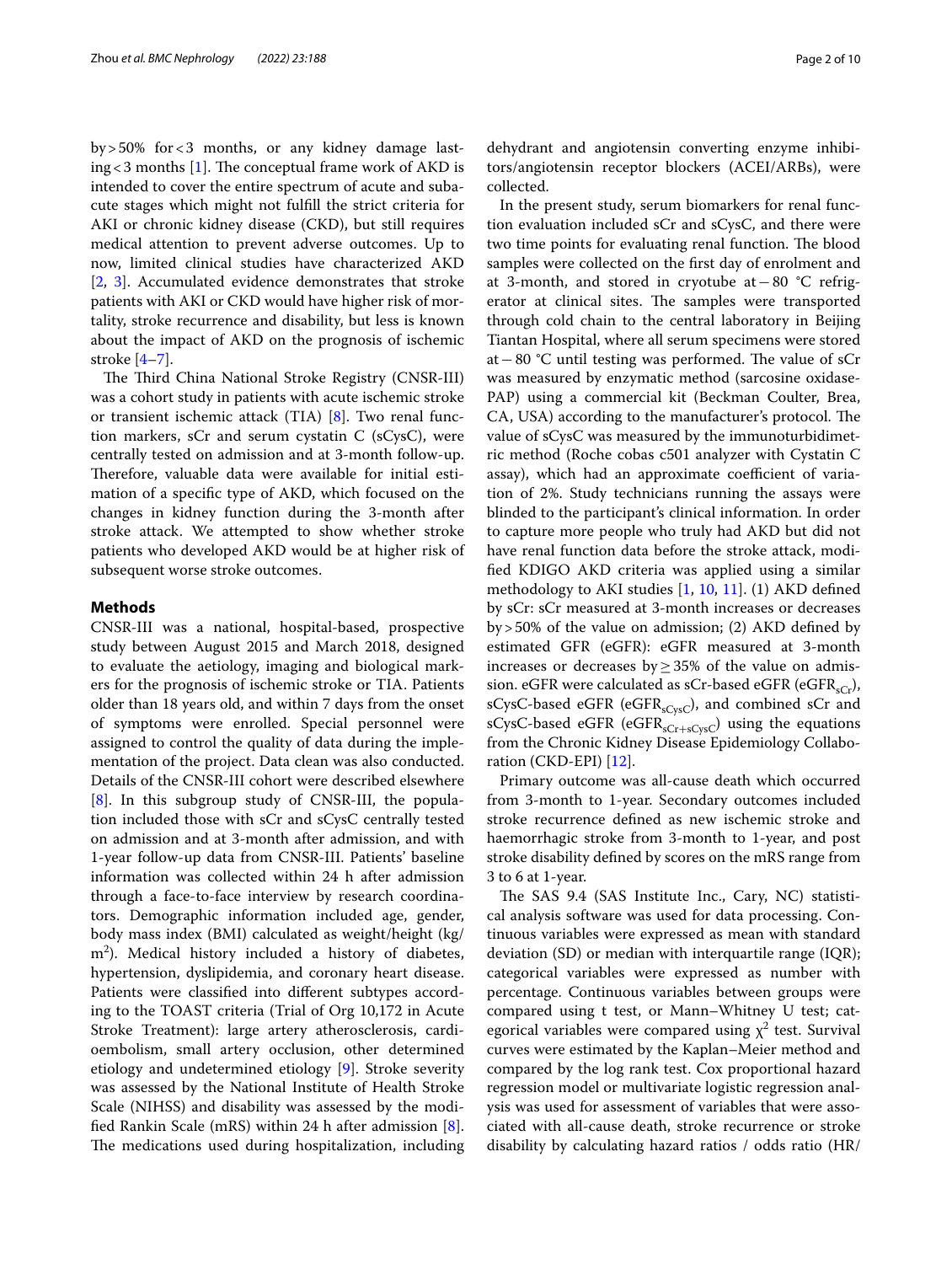OR) and 95% confdence interval (CI). *P* value less than 0.05 was considered statistically significant. The proportional hazard assumption for the Cox regression model was examined by including a time-dependent covariate with interaction of AKD into the model. Multicollinearity analysis, and analysis of the interaction between AKD and variables in the Cox proportional hazard model were performed.

## **Results**

Among 15,166 participants in the CNSR-III, 12,603 participants participated in biomarker substudy, and 11,261 participants were with blood sample sent to the central laboratory. There were 827 patients excluded due to without sCr or sCysC data on admission, and 5,308 patients were excluded without sCr or sCysC data at 3-month. 61 patients were lost to follow-up. Eventually, 5,065 patients were included in this study, shown in Fig. [1](#page-2-0). The study population was from 171 hospitals in 25 provinces and 4 municipalities across China. The baseline clinical characteristics of patients on admission were presented in Table [1](#page-3-0). Demographic data showed that 59.9% of patients were older than 60 years, 68.2% were male, and 67.9% had the NIHSS score less than 5 on admission. There was 6.4% of patients with  $eGFR<sub>sCr</sub> < 60$  mL/min/1.73m<sup>2</sup>,

14.6% with  $eGFR_{sCysC} < 60 \text{ mL/min}/1.73 \text{m}^2$ , and 8.4% with  $eGFR<sub>sCr+sCysC</sub> < 60 \text{ mL/min}/1.73 \text{m}^2$  on admission, respectively (Table [1\)](#page-3-0). The median value of  $sCr$  was 69.0 (58.0–80.0) umol/L on admission, and 68.0 (58.0–80.0) umol/L at 3-month. The median value of sCysC was 0.94 (0.83–1.07) mg/L on admission, and 1.01 (0.89–1.18) mg/L at 3-month. sCr levels at 3-month decreased by 1.4% of the value on admission, and sCysC increased by 7.4%. Demographic data about excluded patients were shown in Supplemental Material (Table [S1](#page-8-0), available as online supplementary material).

Of the 5,065 patients, AKD was diagnosed in 198 (3.9%), 337 (6.7%), 500 (9.9%) and 314 (6.2%) patients based on sCr, eGFR<sub>sCr</sub>, eGFR<sub>sCysC</sub>, and eGFR<sub>sCr+sCysC</sub>, respectively (Table [1\)](#page-3-0). AKD patients, compared to non-AKD patients, were more likely to have a history of diabetes and hypertension, had higher NIHSS score and higher percentage of  $e$ GFR < 60 mL/min/1.73m<sup>2</sup> on admission (Table [1\)](#page-3-0). Since 3 months after patient enrolment, 71 (1.4%) deaths, and 184 (3.6%) stroke recurrence, have occurred within the subsequent 9-month follow-up. The specific causes of death for the 71 patients were as follows: ischemic stroke, 7 patients; hemorrhagic stroke, 12 patients; acute myocardial infarction and other cardiovascular death, 7

<span id="page-2-0"></span>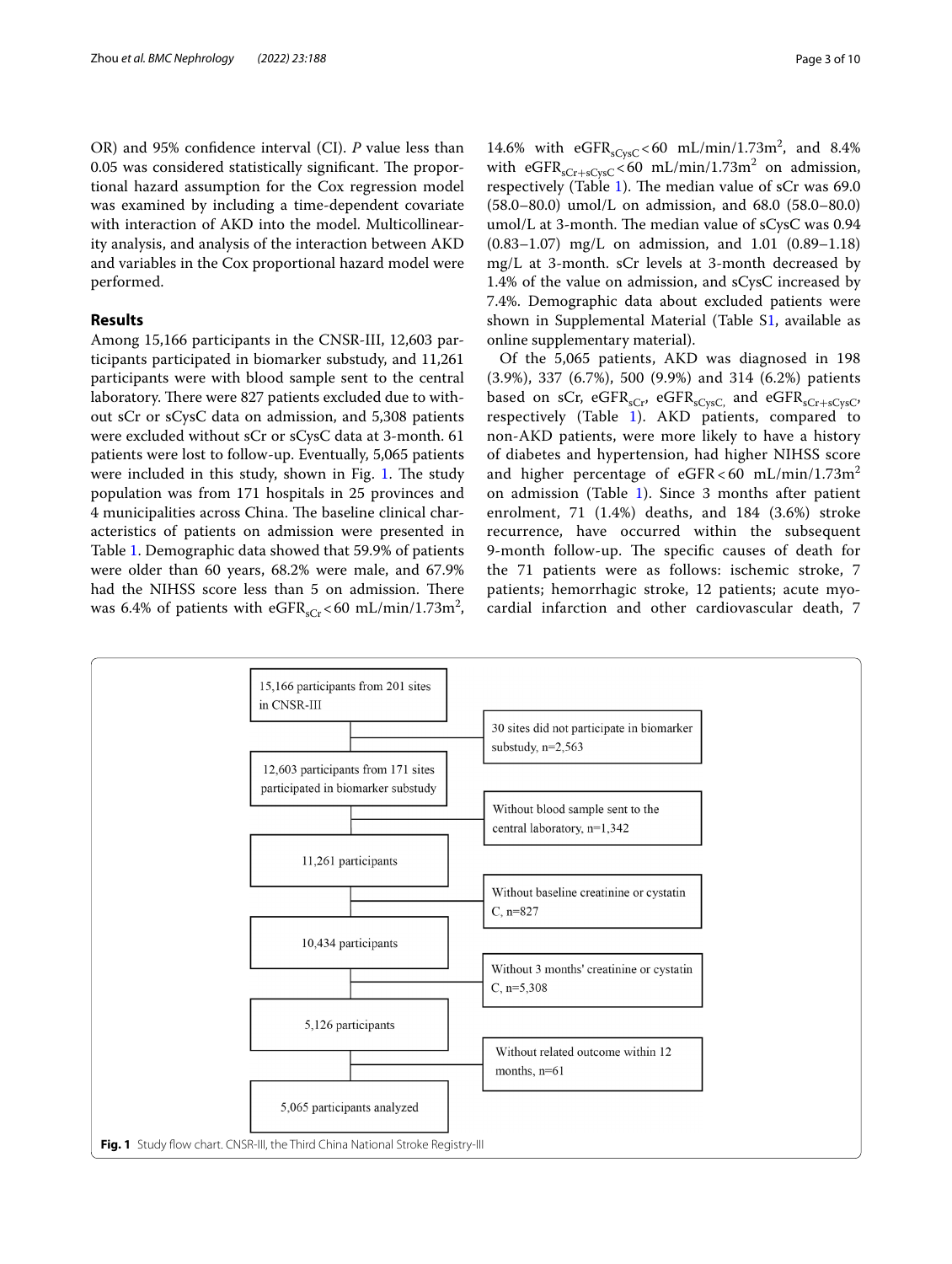|                                                               | Total                                 | Table 1 Characteristics for stroke patients with an<br>sCr based AKD |                     | d without AKD    | eGFR <sub>sCr</sub> based AKD |                     |              | eGFR <sub>sCysc</sub> based AKD |                     |                | eGFR <sub>sCr+sCys</sub> c based AKD |                     |                    |
|---------------------------------------------------------------|---------------------------------------|----------------------------------------------------------------------|---------------------|------------------|-------------------------------|---------------------|--------------|---------------------------------|---------------------|----------------|--------------------------------------|---------------------|--------------------|
|                                                               |                                       | Non-AKD                                                              | AKD                 | $\mathbf{r}$     | Non-AKD                       | AKD                 | $\mathbf{r}$ | Non-AKD                         | AKD                 | $\mathbf{r}$   | Non-AKD                              | AKD                 | $\mathbf{r}$       |
| n (%)                                                         | 5065(100.0)                           | 4867(96.1)                                                           | 198(3.9)            |                  | 4728(93.3)                    | 337(6.7)            |              | 4565(90.1)                      | 500(9.9)            |                | 4751(93.8)                           | 314(6.2)            |                    |
| Age (year), n (%)                                             |                                       |                                                                      |                     | 0.83             |                               |                     | 0.008        |                                 |                     | $\overline{0}$ |                                      |                     | 0.34               |
| $\leqslant 60$                                                | 2032(40.1)                            | 1954(40.1)                                                           | 78(39.4)            |                  | (920(40.6                     | 112(33.2)           |              | 857(40.7)                       | 175(35.0)           |                | 1914(40.3)                           | 118(37.6)           |                    |
| $\leq 60$                                                     | 3033(59.9)                            | 2913(59.9)                                                           | 120(60.6)           |                  | 2808(59.4)                    | 225(66.8)           |              | 2708(59.3)                      | 325(65.0)           |                | 2837(59.7)                           | 196(62.4)           | 0.34               |
| Male gender,<br>n (%)                                         | 3453(68.2)                            | 3327(68.4)                                                           | 126(63.6)           | 0.16             | 3237(68.5)                    | 216(64.1)           | 0.10         | 3107(68.1)                      | 346(69.2)           | 0.60           | 3255(68.5)                           | 198(63.1)           | 0.04               |
| TIA, n (%)                                                    | 412(8.1)                              | 395(8.1)                                                             | 17(8.6)             | 0.81             | 381(8.1)                      | 31(9.2)             | 0.46         | 364(8.0)                        | 48(9.6)             | 0.21           | 382(8.0)                             | 30(9.6)             | 0.34               |
| <b>TOAST, n (%)</b>                                           |                                       |                                                                      |                     | 0.13             |                               |                     | 0.17         |                                 |                     | 0.004          |                                      |                     | 0.10               |
| SAO                                                           | 1213(24.0)                            | 11,178(24.2)                                                         | 35(17.7)            |                  | 1149(24.3)                    | 64(19.0)            |              | 1118(24.5)                      | 95(19.0)            |                | 1155(24.3)                           | 58(18.5)            |                    |
| $\mathbb{A}$                                                  | 1252(24.7)                            | 1193(24.5)                                                           | 59(29.8)            |                  | 163(24.6)                     | 89(26.4)            |              | 1109(24.3)                      | 143(28.6)           |                | 1165(24.5)                           | 87(27.7)            |                    |
| $\overline{H}$                                                | 265(5.2)                              | 255(5.2)                                                             | 10(5.1)             |                  | 245(5.2)                      | 20(5.9)             |              | 229(5.0)                        | 36(7.2)             |                | 245(5.2)                             | 20(6.4)             |                    |
| Other or unde-<br>termined                                    | 2335(46.1)                            | 2241(46.0)                                                           | 94(47.5)            |                  | 2171(45.9)                    | 164(48.7)           |              | 2109(46.2)                      | 226(45.2)           |                | 2186(46.0)                           | 149(47.5)           |                    |
| Medical history                                               |                                       |                                                                      |                     |                  |                               |                     |              |                                 |                     |                |                                      |                     |                    |
| Hypertension                                                  | 3177(62.7)                            | 3045(62.6)                                                           | 132(66.7            | 0.24             | 2945(62.3)                    | 232(68.8)           | 0.02         | 2816(61.7)                      | 361(72.2)           | 0.001          | 2955(62.2)                           | 222(70.7)           | 0.003              |
| Diabetes                                                      | 1158(22.9)                            | 1097(22.5)                                                           | 61(30.8)            | 0.007            | 1057(22.5)                    | 101(30.0)           | 0.001        | 1019(22.3)                      | 139(27.8)           | 0.006          | 1067(22.5)                           | 91(29.0)            | 0.008              |
| Dyslipidemia                                                  | 437(8.6)                              | 422(8.7)                                                             | 15(7.6)             | 0.59             | 402(8.5)                      | 35(10.4)            | 0.23         | 385(8.4)                        | 52(10.4)            | 0.14           | 398(8.4)                             | 39(12.4)            | $\overline{\rm O}$ |
| Coronary heart<br>disease                                     | 527(10.4)                             | 506(10.4)                                                            | 21(10.6)            | 0.92             | 481(10.2)                     | 46(13.7)            | 0.04         | 459(10.1)                       | 68(13.6)            | 0.01           | 482(10.2)                            | 45(14.3)            | 0.02               |
|                                                               | Clinical characteristics on admission |                                                                      |                     |                  |                               |                     |              |                                 |                     |                |                                      |                     |                    |
| NIHSS, n (%)                                                  |                                       |                                                                      |                     | 0.01             |                               |                     | 0.001        |                                 |                     | 0.0001         |                                      |                     | 0.25               |
| $\frac{5}{2}$                                                 | 3441(67.9)                            | 3325(68.3)                                                           | 116(58.6)           |                  | 3242(68.6)                    | 199(58.1)           |              | 3146(68.9)                      | 295(59.0)           |                | 3241(68.2)                           | 200(63.7)           |                    |
| $5 - 15$                                                      | 1548(30.6)                            | 1471(30.2)                                                           | 77(38.9)            |                  | 1423(30.1)                    | 125(37.1)           |              | 1353(29.6)                      | 195(39.0)           |                | 1439(30.3)                           | 109(34.7)           |                    |
| $\frac{5}{2}$                                                 | 76(1.5)                               | 71(1.5)                                                              | 5(2.5)              |                  | 63(1.3)                       | 13(3.9)             |              | 66(1.5)                         | 10(2.0)             |                | 71(1.5)                              | 5(1.6)              |                    |
| mRS, n (%)                                                    |                                       |                                                                      |                     | 0.08             |                               |                     | 0.07         |                                 |                     | 0.0001         |                                      |                     | 0.04               |
| $O - 2$                                                       | 3626(71.6)                            | 3495(71.8)                                                           | 131(66.2)           |                  | 3399(71.9)                    | 227(67.4)           |              | 3301(72.3)                      | 325(65.0)           |                | 1334(28.08)<br>3417(71.9)            | 209(66.6)           |                    |
| $3 - 5$                                                       | 1439(28.4)                            | 1372(28.2)                                                           | 67(33.8)            |                  | 1329(28.1)                    | 110(32.6)           |              | 1264(27.7)                      | 175(35.0)           |                | 1334(28.08)                          | 105(33.4)           |                    |
| BMI (Kg/m <sup>2</sup> ),<br>mean ± SD                        | $24.8 \pm 3.3$                        | $24.8 \pm 3.3$                                                       | $24.4 \pm 3.4$      | $\overline{0}$ . | $24.8 \pm 3.3$                | $24.6 \pm 3.8$      | 0.44         | $24.8 \pm 3.3$                  | $24.5 \pm 3.4$      | 0.10           | $24.8 \pm 3.3$                       | $24.5 \pm 3.9$      | 0.19               |
| median (IQR)<br>sCr (umol/L),                                 | $69.0(58.0 - 80.0)$                   | 69.0(59.0-80.0)                                                      | 54.5(29.0-103.0)    | 10000            | 68.0(58.0-79.0)               | 101.0(69.0-125.0)   | 10000        | 69.0(58.0-80.0)                 | 71.0(60.0-84.5)     | 0.0001         | $69.0(58.0 - 80.0)$                  | 78.0(53.0-114.0)    | < 0.001            |
| sCysC (mg/L)<br>median (IQR)                                  | $0.94(0.83 - 1.07)$                   | $0.94(0.83 - 1.07)$                                                  | $0.96(0.80 - 1.19)$ | $\overline{0}$ . | $0.93(0.83 - 1.06)$           | $1.05(0.90 - 1.30)$ | 0.001        | $0.93(0.83 - 1.06)$             | $0.98(0.84 - 1.20)$ | 0.001          | $0.93(0.83 - 1.06)$                  | $1.04(0.86 - 1.36)$ | 0.001              |
| min/1.73m <sup>2</sup> ),<br>n(%)<br>eGFR <sub>scr</sub> (mL/ |                                       |                                                                      |                     | 0.001            |                               |                     | 0.001        |                                 |                     | 0.0001         |                                      |                     | 0.001              |

<span id="page-3-0"></span>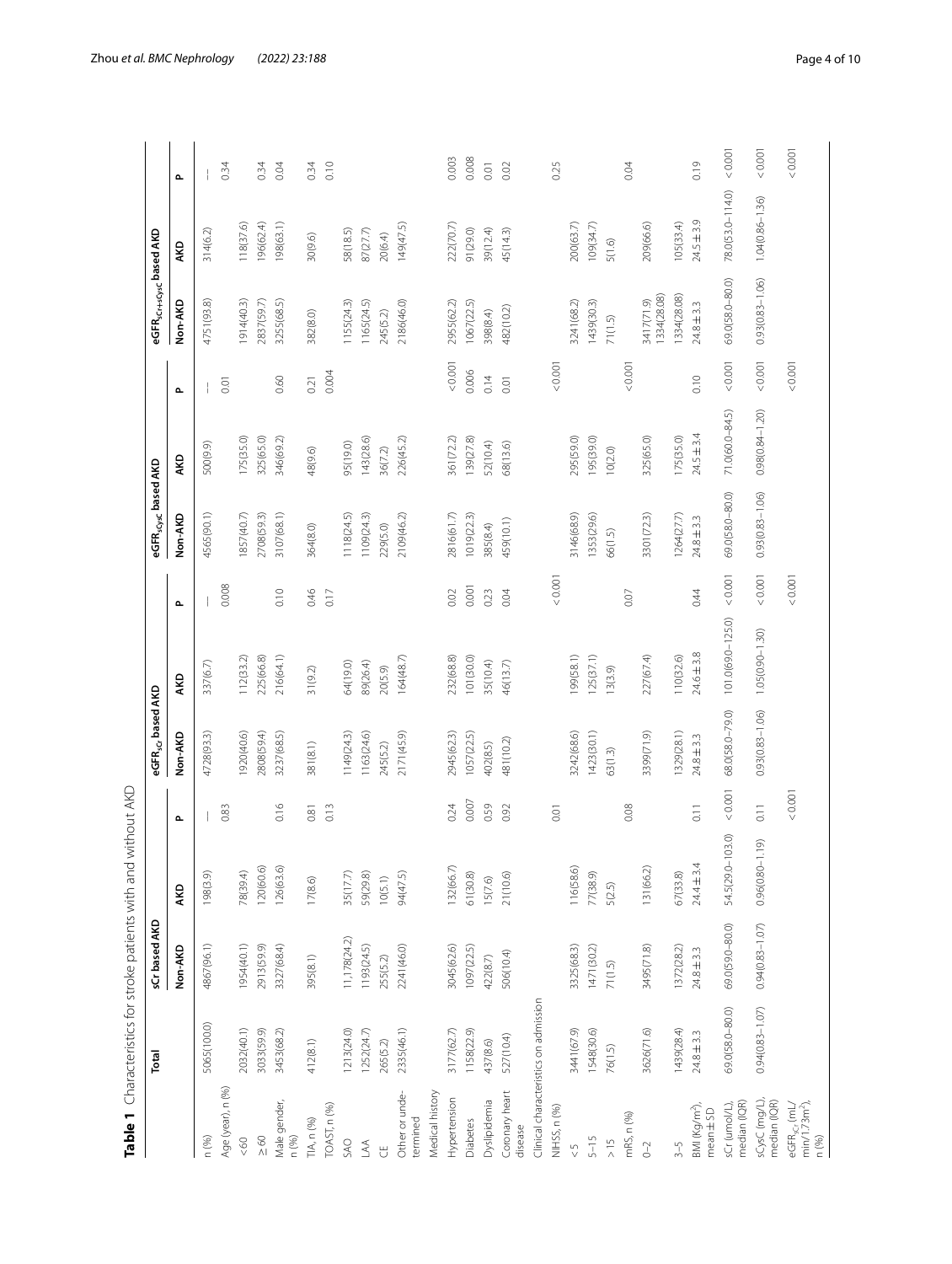|                                                                         | Total                                | sCr based AKD |            |         | eGFR <sub>sGr</sub> based AKD |            |        | eGFR <sub>scysc</sub> based AKD |           |         | eGFR <sub>sCr+sCysc</sub> based AKD |           |       |
|-------------------------------------------------------------------------|--------------------------------------|---------------|------------|---------|-------------------------------|------------|--------|---------------------------------|-----------|---------|-------------------------------------|-----------|-------|
|                                                                         |                                      | Non-AKD       | <b>AKD</b> | م       | Non-AKD                       | <b>AKD</b> | م      | Non-AKD                         | ЯЮ        | م       | Non-AKD                             | AKD       | م     |
| &00                                                                     | 325(6.4)                             | 272(5.6)      | 53(26.8)   |         | 168(3.6)                      | 157(46.6)  |        | 266(5.8)                        | 59(11.8)  |         | 220(4.6)                            | 105(33.4) |       |
| $60 - 89$                                                               | 1649(32.6)                           | 1626(33.4)    | 23(11.6)   |         | 1551(32.8)                    | 98(29.1)   |        | 1462(32.0)                      | 187(37.4) |         | 1574(33.1)                          | 75(23.9)  |       |
| $\frac{8}{1}$                                                           | 3091(61.0)                           | 2969(61.0)    | 122(61.6)  |         | 3009(63.6)                    | 82(24.3)   |        | 2837(62.2)                      | 254(50.8) |         | 2957(62.2)                          | 134(42.7) |       |
| eGFR <sub>scysC</sub> (mL<br>$min/1.73m2$ ),<br>n (%)                   |                                      |               |            | < 0.001 |                               |            | &0.001 |                                 |           | < 0.001 |                                     |           | 0.001 |
| 60 <sub>0</sub>                                                         | 741(14.6)                            | 690(14.2)     | 51 (25.8)  |         | 627(13.3)                     | 114(33.8)  |        | 599(13.1)                       | 142(28.4) |         | 626(13.2)                           | 115(36.6) |       |
| $60 - 89$                                                               | 2427(47.9)                           | 2347(48.2)    | 80(40.4)   |         | 2280(48.2)                    | 147(43.6)  |        | 2224(48.7)                      | 203(40.6) |         | 2312(48.7)                          | 115(36.6) |       |
| $\frac{8}{1}$                                                           | 1897(37.5)                           | 1830(37.6)    | 67(33.8)   |         | 821(38.5)                     | 76(22.6)   |        | 1742(38.2)                      | 155(31.0) |         | 813(38.2)                           | 84(26.8)  |       |
| eGFR <sub>sCr+sCysC</sub><br>$min/1.73m2$ ),<br>$\overline{H}$<br>n(96) |                                      |               |            | < 0.001 |                               |            | &0.001 |                                 |           | 0.001   |                                     |           | 0.001 |
| 60                                                                      | 425(8.4)                             | 371(7.6)      | 54(27.3)   |         | 293(6.2)                      | 32(39.2)   |        | 344(7.5)                        | 81(16.2)  |         | 320(6.7)                            | 105(33.4) |       |
| $60 - 89$                                                               | 2266(44.7)                           | 2227(45.8)    | 39(19.7)   |         | 2136(45.2)                    | 130(38.6)  |        | 2036(44.6)                      | 230(46.0) |         | 2170(45.7)                          | 96(30.6)  |       |
| $\frac{8}{1}$                                                           | 2374(46.9)                           | 2269(46.6)    | 105(53.0)  |         | 2299(48.6)                    | 75(22.3)   |        | 2185(47.9)                      | 189(37.8) |         | 2261(47.6)                          | 113(36.0) |       |
|                                                                         | Medication in hospitalization, n (%) |               |            |         |                               |            |        |                                 |           |         |                                     |           |       |
| Dehydrant                                                               | 186(3.7)                             | 178(3.7)      | 8(4.0)     | 0.78    | 168(3.6)                      | 18(5.3)    | 0.09   | 156(3.4)                        | 30(6.0)   | 0.004   | 169(3.6)                            | 17(5.4)   | 0.09  |
| ACEI/ARBs                                                               | 829(16.4)                            | 794(16.3)     | 35(17.7)   | 0.61    | 770(16.3)                     | 59(17.5)   | 0.56   | 725(15.9)                       | 104(20.8) | 0.005   | 772(16.3)                           | 57(18.2)  | 0.38  |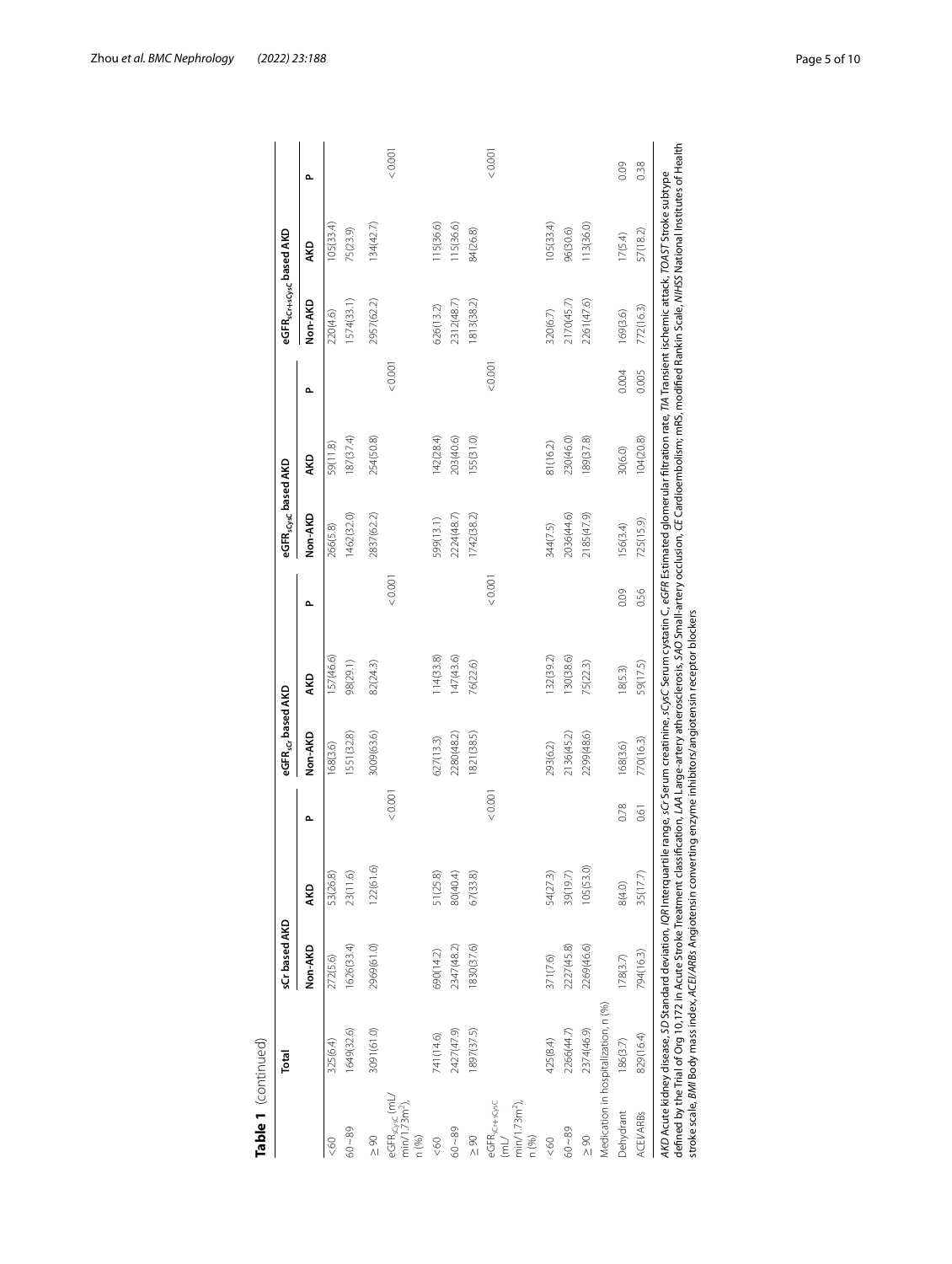|                                                                                                                                                                                                                                                                                                               | sCr based AKD       |                       |                | eGFR <sub>sCr</sub> based AKD |                       |         | eGFR <sub>sCysc</sub> based AKD |                       |       | eGFR <sub>sCr+sCysc</sub> based AKD |                       |      |
|---------------------------------------------------------------------------------------------------------------------------------------------------------------------------------------------------------------------------------------------------------------------------------------------------------------|---------------------|-----------------------|----------------|-------------------------------|-----------------------|---------|---------------------------------|-----------------------|-------|-------------------------------------|-----------------------|------|
|                                                                                                                                                                                                                                                                                                               | $n = 198$<br>AKD    | non-AKD<br>$n = 4867$ | Δ              | $n = 337$<br>AKD              | non-AKD<br>$n = 4728$ | ے       | $n = 500$<br>AKD                | non-AKD<br>$n = 4565$ | م     | $n = 314$<br>AKD                    | non-AKD<br>$n = 4751$ | ے    |
| All-cause death <sup>9</sup> , n(%)                                                                                                                                                                                                                                                                           | 8 (4.0)             | 63(1.3)               |                | 12(3.6)                       | 59(1.3)               |         | 9(1.8)                          | 62(1.4)               |       | 9(2.9)                              | 62(1.3)               |      |
| Crude HR (95% CI)                                                                                                                                                                                                                                                                                             | $3.15(1.51 - 6.58)$ | ľet                   | 0.002          | $2.88(1.55 - 5.36)$           | ľef                   | 0.001   | 1.33(0.66-2.67)                 | ľē                    | 0.43  | 2.21 (1.10-4.44)                    | ref                   | 0.03 |
| Adjusted HR (95% CI) <sup>d</sup>                                                                                                                                                                                                                                                                             | 2.67(1.27-5.61)     | ľē                    | $\overline{0}$ | $2.19(1.17 - 4.10)$           | ref                   | 0.02    | $1.01(0.50 - 2.05)$             | ľēÍ                   | 0.97  | $1.86(0.92 - 3.76)$                 | ľē                    | 0.08 |
| Stroke recurrence <sup>b</sup> , n(%)                                                                                                                                                                                                                                                                         | 9(4.6)              | 175(3.6)              |                | 17(5.0)                       | 167(3.5)              |         | 9(3.8)                          | 165(3.6)              |       | 11(3.5)                             | 173(3.6)              |      |
| Crude HR (95% CI)                                                                                                                                                                                                                                                                                             | 1.28(0.65-2.49)     | ľē                    | 0.48           | 1.45(0.88-2.39)               | ľē                    | 0.14    | 1.05(0.66-1.69)                 | ľef                   | 0.83  | $0.97(0.53 - 1.78)$                 | ₻                     | 0.91 |
| Adjusted HR (95% CI) <sup>d</sup>                                                                                                                                                                                                                                                                             | $1.22(0.62 - 2.39)$ | ref                   | 0.56           | $1.35(0.82 - 2.23)$           | ref                   | 0.25    | $0.94(0.58 - 1.52)$             | ľē                    | 0.80  | $0.91(0.49 - 1.68)$                 | ref                   | 0.76 |
| Stroke disability <sup>c</sup> , n(%)                                                                                                                                                                                                                                                                         | 32(16.2)            | 459(9.4)              |                | 56(16.6)                      | 435(9.2)              |         | 69(13.8)                        | 422(9.2)              |       | 42(13.4)                            | 449(9.5)              |      |
| Crude OR (95% CI)                                                                                                                                                                                                                                                                                             | $1.85(1.25 - 2.74)$ | ľef                   | 0.002          | $1.97(1.45 - 2.66)$           | ľef                   | < 0.001 | $1.57(1.20 - 2.07)$             | ľef                   | 0.001 | $1.48(1.05 - 2.08)$                 | ľēf                   | 0.02 |
| Adjusted OR (95% CI) <sup>d</sup>                                                                                                                                                                                                                                                                             | 1.60(1.04-2.44)     | Ϊē                    | 0.03           | $1.51(1.08 - 2.11)$           | ľef                   | 0.02    | $1.20(0.89 - 1.62)$             | ľef                   | 0.23  | $1.26(0.88 - 1.82)$                 | ľef                   | 0.21 |
| AKD Acute kidney disease, sCr Serum creatinine, sCysC Serum cystatin C, eGFR Estimated glomerular filtration rate, Cl Confidence interval, OR Odds ratio, HR Hazard ratio, mRS Modified Rankin Scale, MHSS National<br>Institutes of Health stroke scale, TOAST Trial of Org 10,172 in Acute Stroke Treatment |                     |                       |                |                               |                       |         |                                 |                       |       |                                     |                       |      |
| a All-cause death, defined as all-cause death occurred from 3-month to 1-year                                                                                                                                                                                                                                 |                     |                       |                |                               |                       |         |                                 |                       |       |                                     |                       |      |
| <sup>b</sup> Stroke recurrence defined as stroke recurrence occurred from 3-month to 1-year                                                                                                                                                                                                                   |                     |                       |                |                               |                       |         |                                 |                       |       |                                     |                       |      |
| 'stroke disability, defined as a mRS score of 3-6 at 1-year                                                                                                                                                                                                                                                   |                     |                       |                |                               |                       |         |                                 |                       |       |                                     |                       |      |
| <sup>4</sup> Adjusted factors in multivariable analysis: age, gender, TOAST subtypes, mRS and NIHSS on admission, history of diabetes, hypertension, coronary heart disease                                                                                                                                   |                     |                       |                |                               |                       |         |                                 |                       |       |                                     |                       |      |

<span id="page-5-0"></span>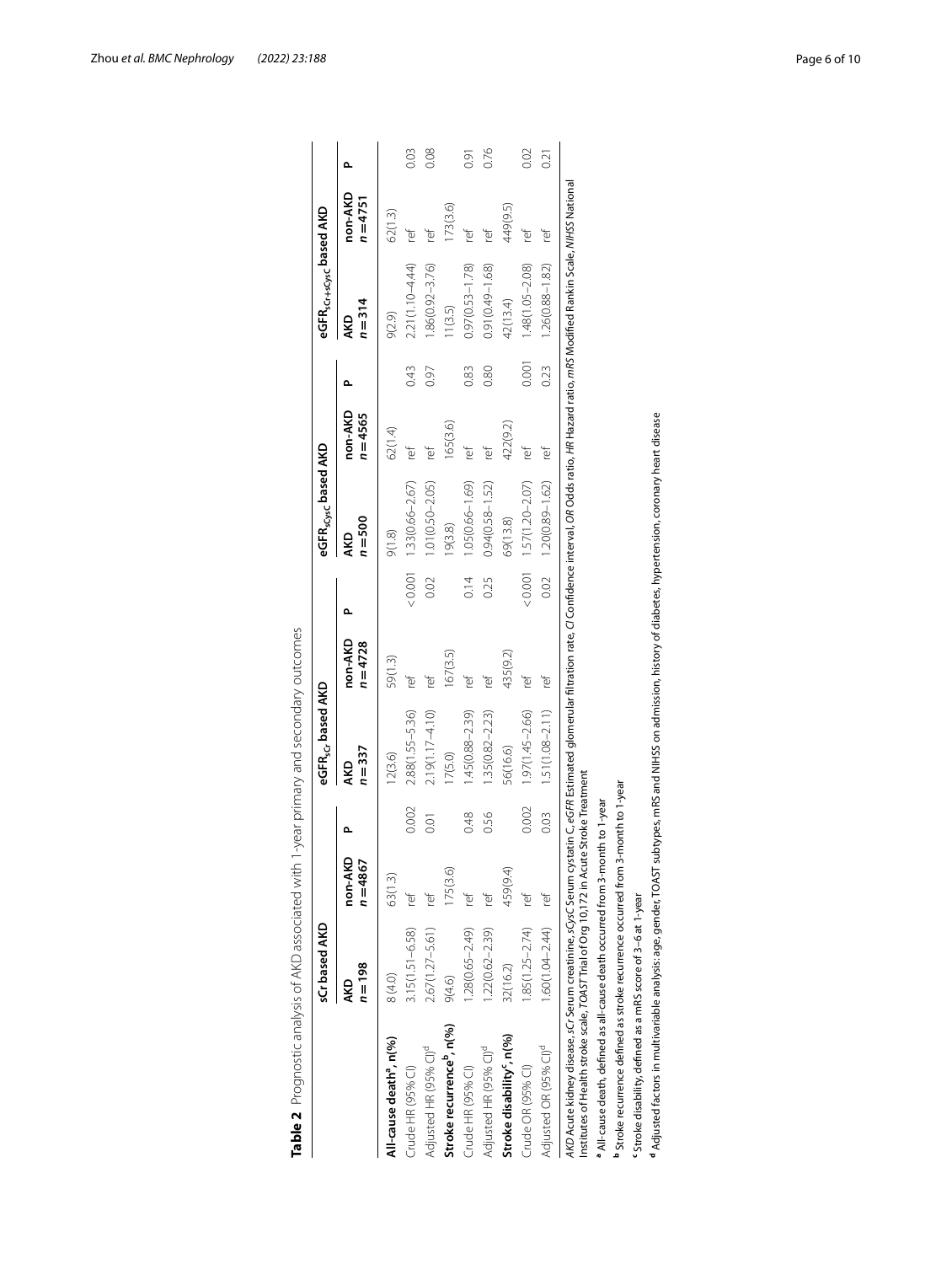patients; non-vascular death and undetermined cause, 45 patients. 491 (9.7%) post stroke disability occurred at 1-year. All of the proportional hazard assumptions were met (*P* value greater than 0.05), and the statistical analysis results were listed in Table S[2](#page-8-0) (available as online supplementary material). As shown in Table [2](#page-5-0), AKD, defined as sCr or eGFR<sub>sCr</sub>-based criteria, signifcantly increased the risk of all-cause mortality even adjusted by the confounders. AKD diagnosed by eGFR<sub>sCysC</sub> or eGFR<sub>sCr+sCysC</sub>-based criteria had no signifcant impact on the adjusted HR of primary outcome.

Similarly, sCr or eGFR<sub>sCr</sub>-based, but not eGFR<sub>sCysC</sub> or  $eGFR<sub>sCr+sCvsc</sub>$ -based AKD, remarkably increased the risk of post stroke disability. Notably, AKD, no matter which criteria was used, was not associated with the risk of stroke recurrence in the adjusted model. No obvious collinearities between variables in Cox proportional hazard model were found (all variance infation factors far less than 10), as shown in Table [S3](#page-8-0) (available as online supplementary material). The Kaplan-Meier estimates of probability of the primary and secondary outcomes were shown in Fig. [2](#page-6-0) and Fig. [3.](#page-7-0)

<span id="page-6-0"></span>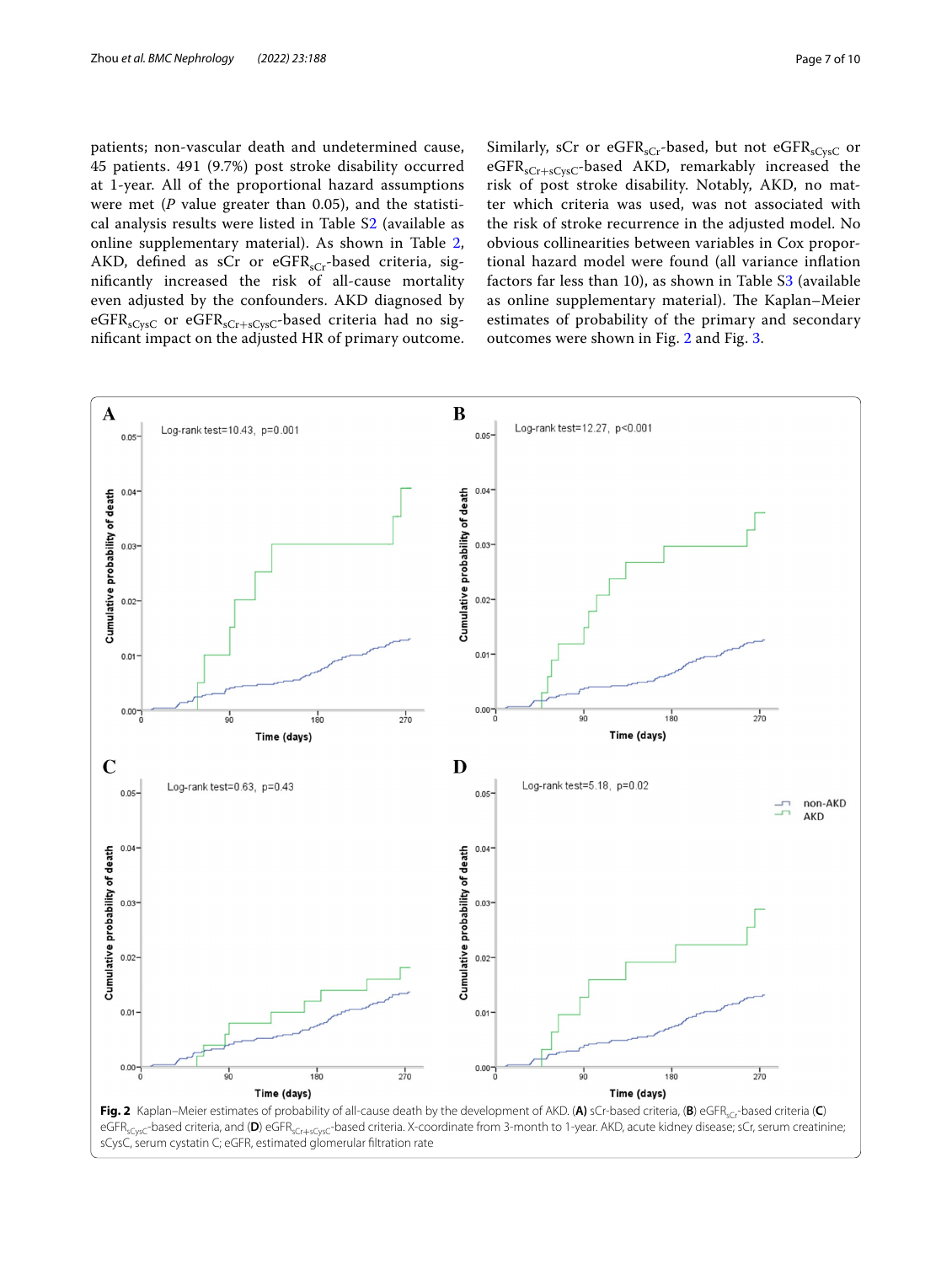

<span id="page-7-0"></span>

# **Discussion**

This is the first study, to our knowledge, to investigate the impact of AKD on the clinical outcomes of ischemic stroke. The results showed that AKD, defined by sCr or eGFR<sub>sCr</sub>-based criteria, significantly increased the risk of all-cause death and post stroke disability during a 1-year follow-up after ischemic stroke.

AKI is an abrupt decrease in kidney function occurring over 7 days or less, whereas CKD is defned by the persistence of kidney disease for a period of  $\geq$  3 months. In 2012, the KDIGO AKI workgroup proposed the term AKD to defne any acute kidney diseases and disorders lasting for a period of  $<$  3 months, that encompasses both AKI and any newly recognized kidney disease that does not meet the current defnitions for AKI or CKD [[1\]](#page-9-0). In this study, we used similar methodology to AKI studies to modify AKD criteria developed by KDIGO in 2012, as increase or decrease in sCr > 50% or eGFR≥35% of the admission level at 3 months post admission [\[1](#page-9-0), [10,](#page-9-7) [11](#page-9-8)]. Previous studies have demonstrated the concomitant renal dysfunction in patients with stroke, either AKI or CKD, were associated with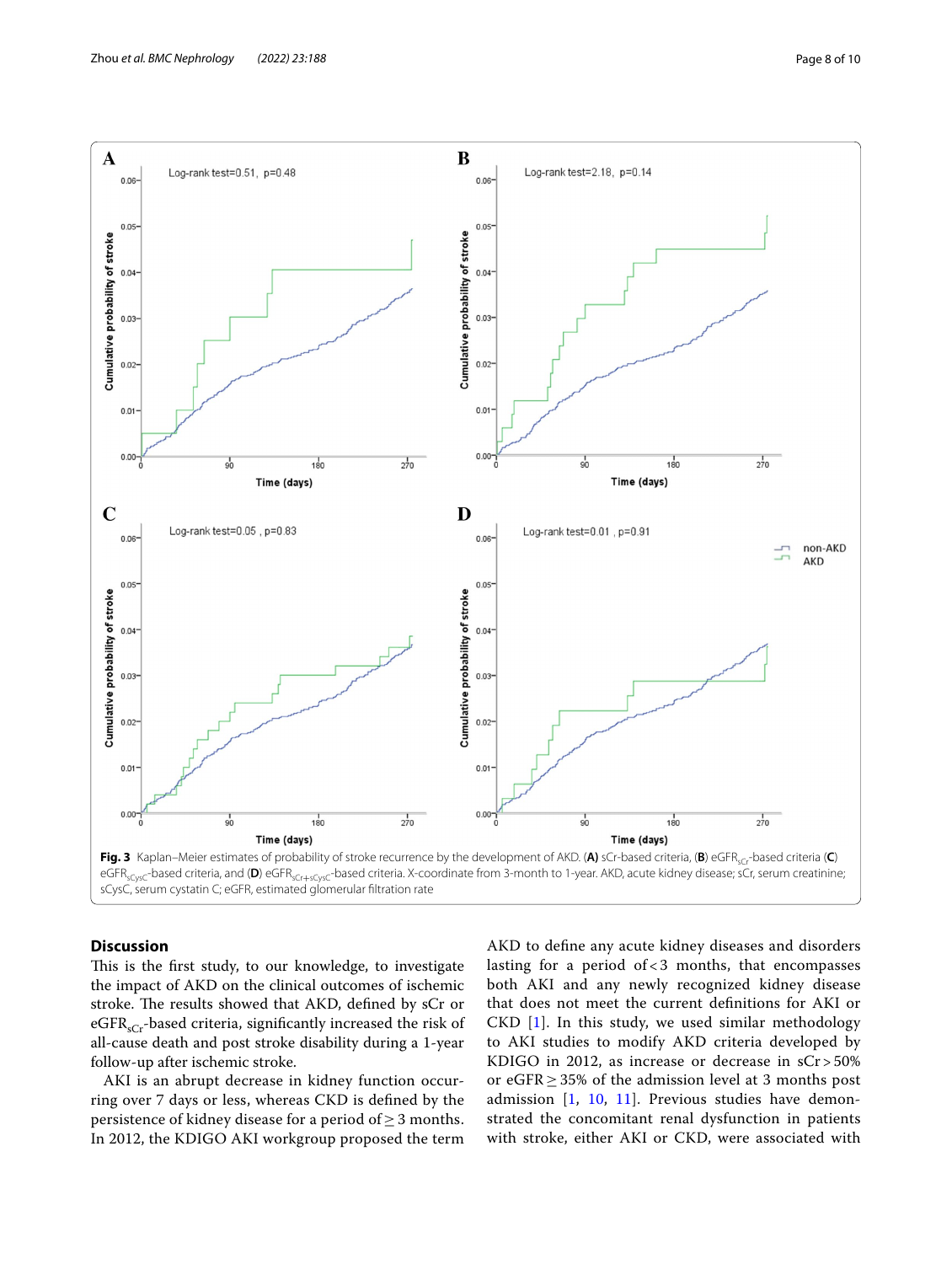morbidity and mortality  $[4-7]$  $[4-7]$ . However, the impact of AKD on the clinical outcomes after stroke has not been investigated. In the study, the risk of all-cause mortality was 2.67 folds in those with AKD defned by sCr criteria compared to those without AKD. Development of AKD also increased the risk of post stroke disability (adjusted OR 1.60, 95% CI: 1.04–2.44), suggesting that AKD occurred within 3 months post stroke may negatively impact the outcome of stroke. Given that sCr is accessible and inexpensive, the present study supports to use sCr to detect AKD after stroke.

Cystatin C alone or in combination with creatinine was reported to strengthen the association between the eGFR and the risks of death and end-stage renal disease in general-population or CKD [\[13](#page-9-10)]. While in the present study, no association was observed between either eGFR-based AKD involving sCysC (eGFR<sub>sCysC</sub> or eGFR<sub>sCr+sCysC</sub>) and the 1-year clinical outcomes. Cystatin C, as an inhibitor of cysteine proteases, plays an important role in the pathogenesis of atherosclerosis  $[14]$  $[14]$ . The sCysC concentrations was reported to be signifcantly higher in patients with acute ischemic stroke than in the control group, and sCysC was independently associated with acute ischemic stroke [\[15](#page-9-12)]. On the other hand, increased cystatin C was suggested to be involved in endogenous neuroprotection, and exogenous cystatin C was found to exerte neuroprotective efects by reducing infarct volume in the animal stroke model [\[16](#page-9-13), [17](#page-9-14)]. In the present study, the sCysC values increased by 7.4% at 3-month compared with admission, in contrast to sCr which was relatively stable (down 1.4%). Whether sCysC up-regulation represents a neuroprotective compensatory response, warrants further investigation. We hypothesized that, factors associated with ischemic stroke, may infuence sCysC levels at 3 months and therefore weaken the relationship between  $eGFR<sub>sCysC</sub>$  or  $eGFR<sub>sCr+sCysC</sub>$ -based AKD and clinical outcomes.

There were some limitations. Firstly, two-thirds of patients were excluded due to without blood sample or missing sCr or sCysC data. The excluded patients were those with higher NIHSS scores on admission, thus the prevalence of AKD in stroke population may be underestimated. Secondly, as the CNSR-III was carried out in 2015, the updated AKD defnition by the Acute Disease Quality Initiative 16 Workgroup in 2017 was not applied in the study  $[18]$  $[18]$ , and AKI could not be defined due to the lack of the renal function data during 7 days. Thirdly, we had incomplete data on assessment of muscle mass and other clinical conditions that might afect sCr or sCysC levels independently of GFR. More in-depth evaluation in the clinical practice was warranted.

#### **Conclusions**

In summary, AKD, defined by sCr or  $eGFR<sub>sCr</sub>$  criteria, was independently associated with 1-year all-cause mortality and stroke-induced disability in patients with acute ischemia stroke. Monitoring the change in sCr on a regular basis after attack of stroke may help to identify patients with AKD who are at high risk of adverse outcomes of stroke.

#### **Abbreviations**

AKD: Acute kidney disease; CNSR-III: The Third China National Stroke Registry-III;; KDIGO: Kidney Disease Improving Global Outcomes; AKI: Acute Kidney Injury; CKD: Chronic kidney disease; sCr: Serum creatinine; sCysC: Serum cystatin C; eGFR: Estimated glomerular fltration rate; TIA: Transient ischemic attack; NIHSS: National Institutes of Health Stroke Scale; mRS: Modifed Ranking Scale; BMI: Body mass index; TOAST: Trial of Org 10,172 in Acute Stroke Treatment; LAA: Large-artery atherosclerosis; SAO: Small-artery occlusion; CE: Cardioembolism; ACEI/ARBs: Angiotensin converting enzyme inhibitors/angiotensin receptor blockers; CKD-EPI: Chronic Kidney Disease Epidemiology Collaboration; OR: Odds ratios; HR: Hazard ratio; CI: Confdence intervals; SD: Standard deviation; IQR: Interquartile range.

#### **Supplementary Information**

The online version contains supplementary material available at [https://doi.](https://doi.org/10.1186/s12882-022-02817-4) [org/10.1186/s12882-022-02817-4](https://doi.org/10.1186/s12882-022-02817-4).

<span id="page-8-0"></span>**Additional fle 1.**

**Acknowledgements** Not applicable.

#### **Authors' contributions**

Yilun Zhou and Dongxue Wang were responsible for conception and design of the study, and drafting the article; Yuesong Pan, and Xianglong Xiang analyzed and interpretated data; Hao Li, Yu Wu, Yang Luo, Xuewei Xie, Xianwei Wang, Xia Meng, Hong Wang, Jinxi Lin, Yong Huo, Kunihiro Matsushita, and Jing Chen provided intellectual content of critical importance to the work described; Fan Fan Hou, and Yongjun Wang, are both corresponding authors who fnal approval of the version to be published. The author(s) read and approved the fnal manuscript.

#### **Funding**

This study was supported by grants from the Ministry of Science and Technology of the People's Republic of China (2018YFC1311700 and 2018YFC1311706), and grants from Beijing Municipal Commission of Health and Family Planning (No.2016–1-2041).

#### **Availability of data and materials**

Anonymized data are available to researchers on request for reproducing the results or replicating the procedures by contacting the corresponding author.

#### **Declarations**

#### **Ethics approval and consent to participate**

The CNSR-III study was performed in accordance with the Declaration of Helsinki, and was approved by ethics committee at Beijing Tiantan Hospital (IRB approval number: KY2015-001–01) and all participating centres [[8](#page-9-5)]. Written informed consent was got from patient or legally authorized representative (primarily spouse, parents, adult children, otherwise indicated).

#### **Consent for publication**

Not applicable.